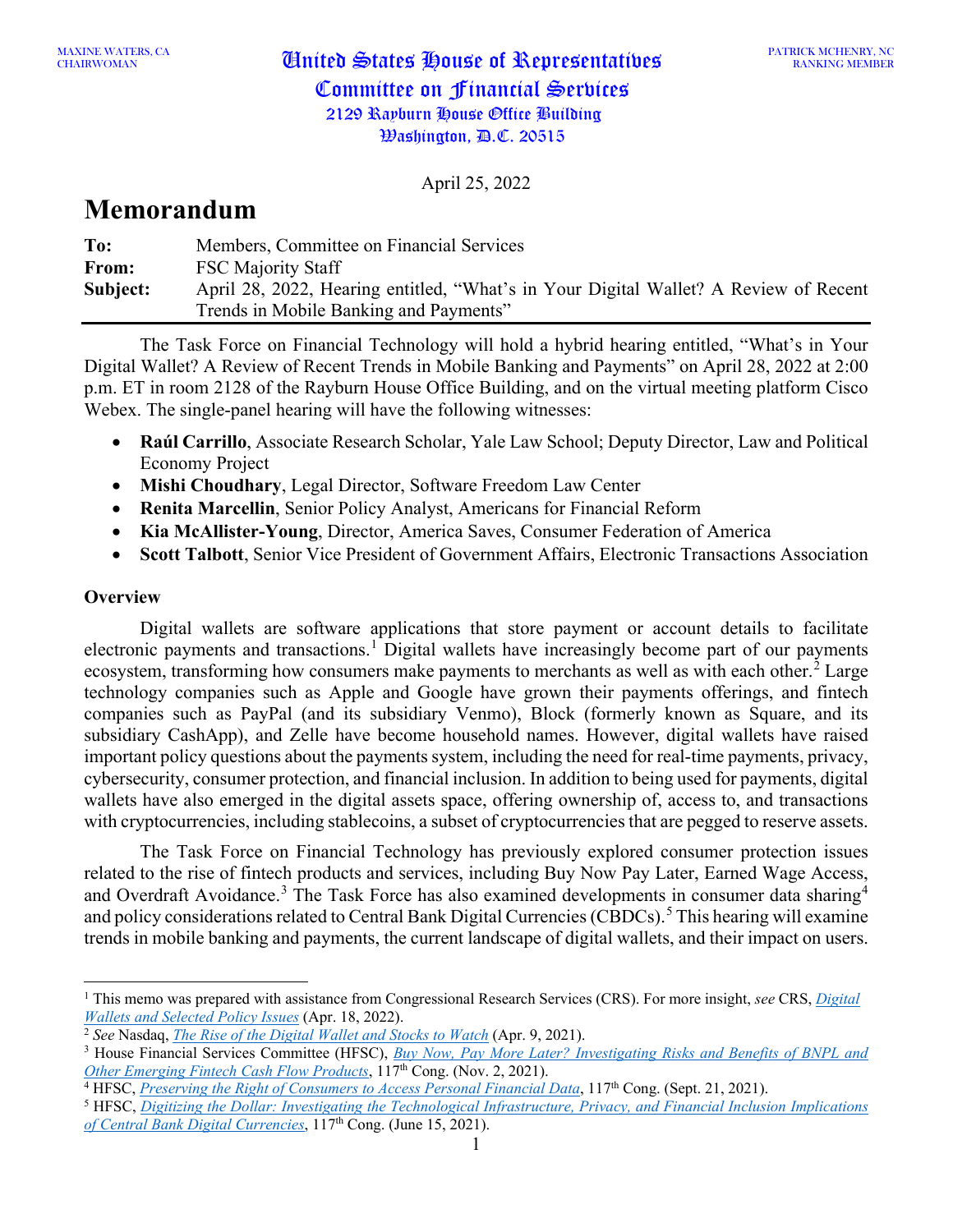#### **Recent Trends in Consumer Use of Digital Wallets**

Digital wallets store bank account information, payment information, and cash balances in smartphone-linked applications (apps).<sup>[6](#page-1-0)</sup> These apps require the use of at least one piece of internetconnected hardware. While some apps may only work with specific devices, others can be downloaded and accessed from any device, including a phone, computer, or other internet-enabled device. Most digital wallets in the U.S. use existing payment systems such as automated clearing house (ACH) and card networks, and are linked to consumer accounts at financial institutions.<sup>[7](#page-1-1)</sup>

Digital wallets are used in numerous ways, including to make retail payments, enable peer-to peer (p2p) transfers between two users, store funds, or safeguard other relevant financial information. Retail specific digital wallets are offered by merchants, allowing individuals to store payment card information, upload funds to gift cards, or prefund a balance on an app.[8](#page-1-2) These wallets may also allow users to scan unique Quick Response (QR) codes at the point-of-sale (POS) check-out to initiate the transaction.<sup>[9](#page-1-3)</sup> General purpose mobile wallets provide much of the same functionality as retail specific wallets but are not limited to a specific merchant and can be used with multiple institutions. For example, consumers may use a wallet to make payments at a grocery store or to pay rent. The companies that issue general purpose wallets are typically regulated as money transmitters.<sup>[10](#page-1-4)</sup> Transfers of funds usually can only occur when users have same digital wallet apps, raising interoperability issues.<sup>[11](#page-1-5)</sup>

Digital wallets are also increasingly used for cryptocurrency transactions. Digital asset wallets are computer software applications that track secret keys to digitally sign cryptocurrency transactions on distributed ledgers and store cryptocurrencies, including stablecoins, and other digital assets. These wallets can also store cryptocurrency-based credit cards, or allow users to purchase cryptocurrencies directly, with custodial wallets being offered by third parties such as cryptocurrency exchanges, and non-custodial wallets removing intermediaries, allowing users to have control of their wallet entirely.<sup>[12](#page-1-6)</sup> Further, cold-storage wallets are a type of hardware that allow users to store cryptocurrencies offline, reducing the threat of being hacked.<sup>[13](#page-1-7)</sup>

Overall, the global mobile wallet market has grown dramatically, reaching a value of \$120 billion in 2021,<sup>[14](#page-1-8)</sup> with Venmo's customers estimated at 70 million users, and Cash App's userbase estimated at 44 million users.<sup>[15](#page-1-9)</sup> Other market leaders have also offered new payments features, such as Apple's Tap to Pay function which allows contactless payments through an NFC (Near Field Communication) chip built

<span id="page-1-0"></span><sup>6</sup> *[What is a crypto wallet?](https://www.coinbase.com/learn/crypto-basics/what-is-a-crypto-wallet)* Coinbase (accessed Apr. 13, 2022).

<span id="page-1-1"></span><sup>&</sup>lt;sup>7</sup> Mobile wallets linked to smartphones are apps that come pre-programmed and operate strictly on certain smartphones. Examples are Apple Wallet and Pay, and Google Pay. Users store debit card, credit card, or ACH details in the software application that fund transactions in the apps' 'Pay' function, including performing payments, peer-to-peer transfers, and value storage. *See* CRS, *[Digital Wallets and Selected Policy Issues](https://crsreports.congress.gov/product/pdf/IF/IF12079)* (Apr. 18, 2022).

<span id="page-1-3"></span><span id="page-1-2"></span><sup>8</sup> *Id.*  $9$   $Id$ .

<span id="page-1-4"></span><sup>10</sup> For more on money transmitters, *see* CRS, *[Telegraphs, Steamships, and Virtual Currency:](https://sgp.fas.org/crs/misc/R46486.pdf) An Analysis of Money Transmitter [Regulation](https://sgp.fas.org/crs/misc/R46486.pdf)* (Aug. 20, 2020).

<span id="page-1-5"></span> $11$  For example, a Venmo user cannot send a payment to someone using Apple Pay.

<span id="page-1-6"></span><sup>12</sup> *[Custodial Wallets vs. Non-Custodial Crypto Wallets](https://www.coindesk.com/learn/custodial-wallets-vs-non-custodial-crypto-wallets/)*, CoinDesk (Mar. 9, 2022).

<span id="page-1-7"></span><sup>13</sup> *See* CRS, *[Digital Wallets and Selected Policy Issues](https://crsreports.congress.gov/product/pdf/IF/IF12079)* (Apr. 18, 2022).

<span id="page-1-8"></span><sup>14</sup> IMARC, *[Mobile Wallet Market: Global Industry Trends, Share, Size, Growth, Opportunity and Forecast 2022-2027](https://www.imarcgroup.com/mobile-wallet-market)* (accessed Apr. 13, 2022).

<span id="page-1-9"></span><sup>15</sup> *See* Business of Apps, *[Venmo Revenue and Usage Statistics \(2022\)](https://www.businessofapps.com/data/venmo-statistics/)*; *see also* Business of Apps, *[Cash App Revenue and Usage](https://www.businessofapps.com/data/cash-app-statistics/)  [Statistics](https://www.businessofapps.com/data/cash-app-statistics/)* (2022).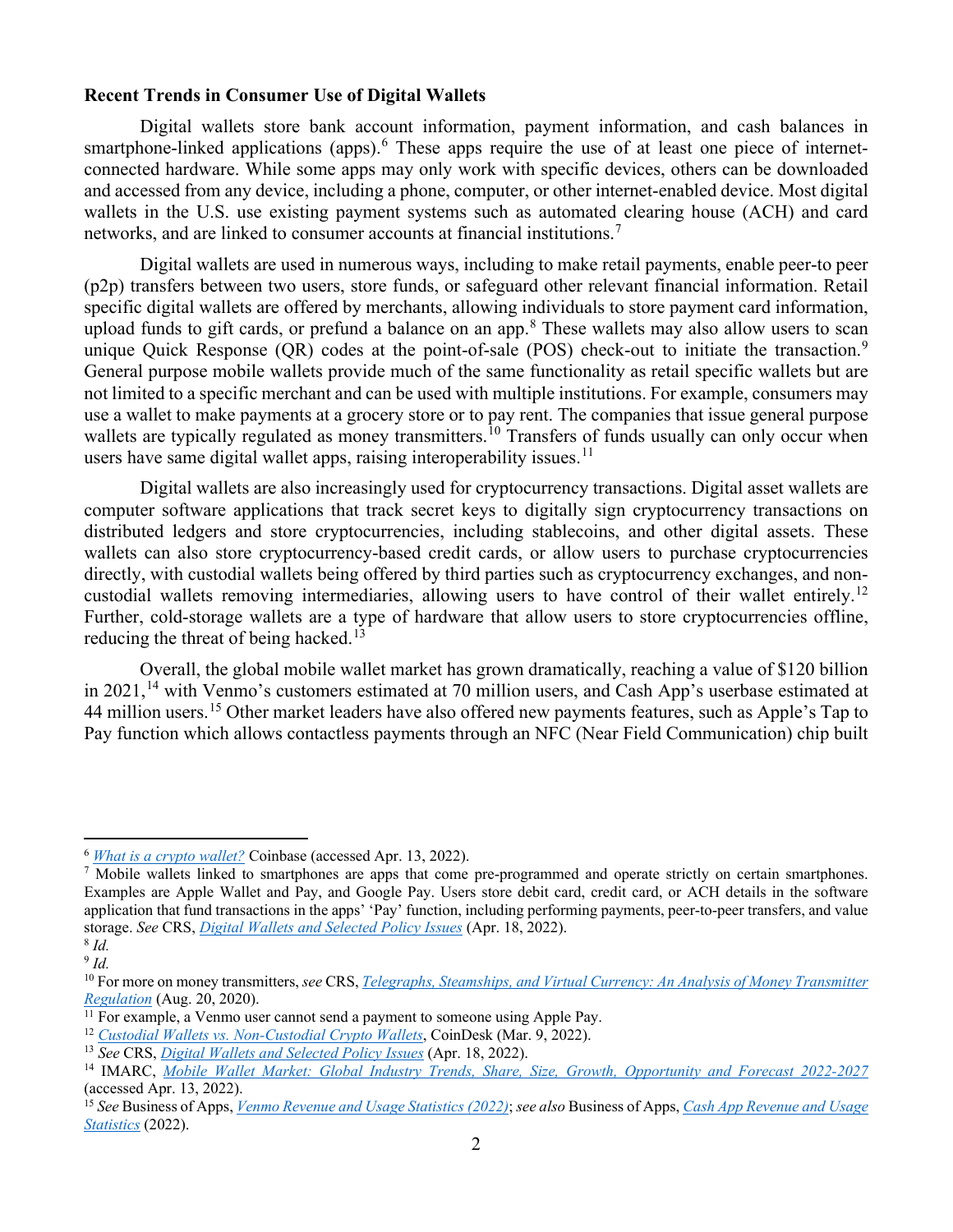into newer iPhone model.<sup>[16](#page-2-0)</sup> French bank BNP Paribas has introduced a biometric payment card, embedding a fingerprint sensor on the card body to provide extra authentication.<sup>[17](#page-2-1)</sup>

Digital wallets can also provide new ways for cross-border payments and remittances to occur. Remittances are the transfers of money and capital, often sent by migrants communities to their home countries.<sup>[18](#page-2-2)</sup> During the COVID-19 pandemic, digital remittances have become even more prevalent, as people increasingly rely on digital payment methods to carry out transactions.<sup>[19](#page-2-3)</sup> By 2022, the digital remittance market garnered a market value of \$18.16 billion.<sup>[20](#page-2-4)</sup> Some stakeholders have advocated for a more inclusive and trusted digital remittance system that should operate within regulatory and supervisory frameworks and be "accessible, reliable, valuable, affordable, profitable, and interoperable."[21](#page-2-5) In the last few years, fintech companies such as Wise and Remitly have offered remittance services to increasingly more countries.<sup>[22](#page-2-6)</sup> While some fintechs claim that digital remittances can enhance financial inclusion and facilitate faster, cheaper, and more convenient remittances, there are also existing vulnerabilities in the digital remittance system.<sup>[23](#page-2-7)</sup> For instance, stakeholders have pointed out some customers may lack trust in digital payments, and that customers living in isolated areas may be especially vulnerable, as they may not have access to customer support if applications fail, or may lack technological or financial literacy to fully understand how these electronic transactions operate.<sup>[24](#page-2-8)</sup>

### **Regulatory Oversight of Digital Wallets**

In the U.S., multiple state and federal regulators enforce the regulation of payment systems. Regulation E, which implements the Electronic Fund Transfer Act (EFTA), protects consumers who conduct electronic fund transfers and remittance transfers, [25](#page-2-9) mandating consumer disclosures, limiting consumer liability for unauthorized transfers, and maintaining procedures for resolving errors."<sup>[26](#page-2-10)</sup> Additionally, the Gramm-Leach-Bliley Act (GLBA) requires financial regulators to establish disclosure requirements to protect private information.<sup>[27](#page-2-11)</sup> Since most digital wallets and payments companies generate and collect information about users as part of their business models, under GLBA, these companies are required to provide certain protections, including privacy notices to consumers about how they use their data. While safeguarding the confidentiality of nonpublic personal information from unauthorized access is critical, they can typically share information with affiliates and third parties unless users opt out.<sup>[28](#page-2-12)</sup>

Digital wallet providers have been subject to investigations from financial regulators and have been involved in recent litigation. In October 2021, in advance of a potential rulemaking, the Consumer Financial Protection Bureau (CFPB) issued an order to collect information regarding payments products from large technology companies including Amazon, Apple, Google, PayPal, and Square.<sup>[29](#page-2-13)</sup> The CFPB

<span id="page-2-9"></span><sup>25</sup> [12 C.F.R. §1005](https://www.law.cornell.edu/cfr/text/12/part-1005) (2020).

<span id="page-2-12"></span><sup>28</sup> *Id.*

<span id="page-2-0"></span><sup>16</sup> *[Tap To Pay On iPhone: What Is It & When Can You Use It?](https://screenrant.com/tap-to-pay-iphone-benefits-availability-explained/)*, ScreenRant (Feb. 8, 2022); *see also*, *[Beyond Apple Pay: Tech](https://www.thestreet.com/technology/apple-prepares-new-weapons-against-banks-and-fintech)  [Giant Prepares to Take on Banks, Fintech](https://www.thestreet.com/technology/apple-prepares-new-weapons-against-banks-and-fintech)*, TheStreet (Mar. 31, 2022).

<span id="page-2-1"></span><sup>17</sup> *[7 Game-Changing Innovations That Will Re-Boot Banking](https://www.thalesgroup.com/en/worldwide-digital-identity-and-security/bank-payment/magazine/7-game-changing-innovations-will-re)*, Thales (Oct. 28, 2021).

<span id="page-2-2"></span><sup>18</sup> CRS, *[Remittances: Background and Issues for Congress](https://sgp.fas.org/crs/misc/R43217.pdf)* (Dec. 2, 2019).

<span id="page-2-3"></span><sup>19</sup> Fact.MR, *[Digital Remittance Market](https://www.factmr.com/report/digital-remittance-market)* (accessed Apr. 13. 2022).

<span id="page-2-4"></span><sup>20</sup> *[Id.](https://www.factmr.com/report/digital-remittance-market)*

<span id="page-2-5"></span><sup>21</sup> Center for Strategic & International Studies, *[Developing Inclusive Digital Payment Systems](https://www.csis.org/analysis/developing-inclusive-digital-payment-systems)* (Sept. 21, 2021).

<span id="page-2-6"></span><sup>22</sup> *See e.g. [UK-based fintech firm Wise launches service that lets Indian users send money abroad](https://www.cnbc.com/2021/06/01/fintech-firm-wise-service-allows-users-in-india-to-send-money-abroad.html)*, CNBC (June 1, 2021); *see also*, *[How Remitly Has Finally Disrupted the Remittances Industry](https://www.fool.com/investing/2022/03/22/how-remitly-has-finally-disrupted-the-remittances/)*, The Motley Fool (Mar. 22, 2022); *see also*, *[Remittance](https://www.pymnts.com/news/ipo/2021/remittance-startup-remitly-launches-ipo/)  [Startup Remitly Launches IPO Roadshow for Investors](https://www.pymnts.com/news/ipo/2021/remittance-startup-remitly-launches-ipo/)*, PYMNTS (Sept. 14, 2021).

<span id="page-2-7"></span><sup>23</sup> *See e.g. [How digital remittances can help drive sustainable development](https://blogs.worldbank.org/psd/how-digital-remittances-can-help-drive-sustainable-development)*, World Bank Blogs (Apr. 15, 2019).

<span id="page-2-8"></span><sup>24</sup> Center for Strategic & International Studies, *[Developing Inclusive Digital Payment Systems](https://www.csis.org/analysis/developing-inclusive-digital-payment-systems)* (Sept. 21, 2021).

<span id="page-2-10"></span><sup>26</sup> CRS, *[U.S. Payment System Policy Issues: Faster Payments and Innovation](https://crsreports.congress.gov/product/pdf/R/R45927)* (Sept. 23, 2019).

<span id="page-2-11"></span><sup>27</sup> CRS, *[Big Data in Financial Services: Privacy and Security Regulation](https://crsreports.congress.gov/product/pdf/IN/IN11199)* (Nov. 15, 2019).

<span id="page-2-13"></span><sup>29</sup> CFPB, *[Rohit Chopra's Statement Regarding the CFPB's Inquiry into Big Tech Payment Platforms](https://www.consumerfinance.gov/about-us/newsroom/statement-regarding-the-cfpbs-inquiry-into-big-tech-payment-platforms/)* (Oct. 21, 2021); *see also*, CFPB, *[CFPB Orders Tech Giants to Turn Over Information on their Payment System Plans](https://www.consumerfinance.gov/about-us/newsroom/cfpb-orders-tech-giants-to-turn-over-information-on-their-payment-system-plans/)* (Oct. 21, 2021).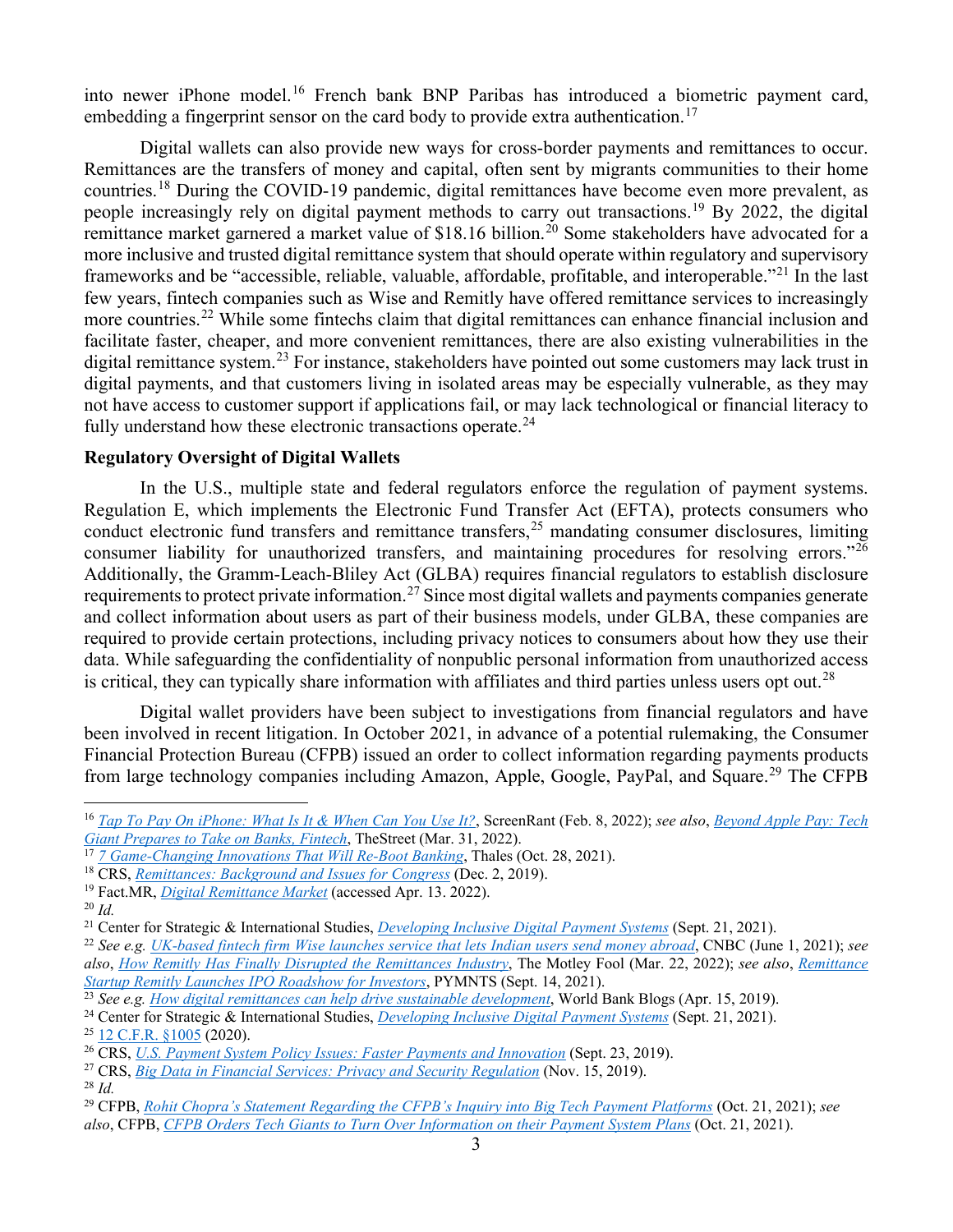did so to monitor risks to the public and to learn more about how the companies operate and safeguard the privacy of customer data. The CFPB also requested this information from the Chinese tech giants Alipay and WeChatPay, noting that users in that country have limited choices due to the extent of their reach.<sup>[30](#page-3-0)</sup>

#### **Policy Considerations regarding Digital Wallets**

*Financial Inclusion –* Proponents of digital wallets point to the high adoption rates of these apps as evidence that they can improve financial inclusion towards the payments system. In countries with developing financial markets and limited access to banking products, stakeholders have argued that digital wallets may allow users access to alternative forms of storage of funds than traditional banking products, thereby increasing financial access.<sup>[31](#page-3-1)</sup> In the U.S. however, as more consumers comparatively have bank accounts, stakeholders have argued that digital wallets serve only as an ancillary tool.<sup>[32](#page-3-2)</sup> In 2019, 5.4 percent of U.S. households were unbanked, which represents approximately 7.1 million households, with Black, Latinx, and Native American households disproportionately affected.<sup>[33](#page-3-3)</sup> The top reasons for not having a bank account included not being able to maintain a minimum balance, distrust of banks, and high fees.[34](#page-3-4) Financial inclusion advocates in the U.S. have argued that, while digital wallets may increase convenience for users with access to smartphones, financial inclusion is an issue of access to bank accounts, and since bank accounts are usually needed to access digital wallet services in the U.S., they may not provide the desired improvement in financial inclusion.<sup>35</sup>

*Data Privacy and Security –*The proliferation of digital wallet apps has also raised policy concerns around which entities have access to consumer data, who owns the data, and whether it can be monetized.<sup>[36](#page-3-6)</sup> Section 1033 of the Dodd-Frank Act grants consumers the right to access information about their financial accounts, and requires any company or individual offering financial services to provide it. The CFPB has been encouraged by policymakers to continue its Section 1033 work through proposed rulemaking, and create clear guardrails on how customers can access their financial information as well as share with third parties.<sup>[37](#page-3-7)</sup> Additionally, as financial services become increasingly digital, questions about consumers authentication and digital identity have grown, with large technology companies such as Apple, Stripe, and Mastercard developing products and services in digital identity verification.<sup>[38](#page-3-8)</sup> Additionally, cyberattacks, including account takeover fraud, money laundering, and breaches of personally identifiable information (PII) and other sensitive data, increased in  $2020$ .<sup>[39](#page-3-9)</sup> Companies such as Zelle, which was created in 2017 by large banks to facilitate faster digital money transfers, have been criticized for being unable to undo fraudulent transactions.<sup>[40](#page-3-10)</sup> Digital systems have also been increasingly impacted by terrorism financing and other illicit activity.<sup>[41](#page-3-11)</sup>

*Consumer Protection –* Digital wallets and payment apps have been subject to increasing complaints by consumers. A June 2021 report by the U.S. PIRG examined complaints to the CFPB on digital payment apps and found that most complaints consisted of the following three issues: "problems

<span id="page-3-0"></span><sup>30</sup> CFPB, *[Rohit Chopra's Statement Regarding the CFPB's Inquiry into Big Tech Payment Platforms](https://www.consumerfinance.gov/about-us/newsroom/statement-regarding-the-cfpbs-inquiry-into-big-tech-payment-platforms/)* (Oct. 21, 2021)

<span id="page-3-1"></span><sup>31</sup> *See e.g.* Dean Karlan Et al., *Research and Impacts of [Digital Financial Services](http://www.nber.org/papers/w22633)*, National Bureau of Economic Research

<span id="page-3-2"></span><sup>&</sup>lt;sup>32</sup> See CRS, *[Digital Wallets and Selected Policy Issues](https://crsreports.congress.gov/product/pdf/IF/IF12079)* (Apr. 18, 2022).

<span id="page-3-3"></span><sup>33</sup> FDIC, *[How America Banks: Household Use of Banking and Financial Services](https://www.fdic.gov/analysis/household-survey/2019execsum.pdf)* (2019).

<span id="page-3-4"></span><sup>34</sup> *Id.*

<span id="page-3-5"></span><sup>35</sup> *See e.g.* Federal Reserve Bank of Atlanta: Center for Financial Innovation and Stability, *[Digital Currency, Digital Payments,](https://www.atlantafed.org/-/media/documents/research/publications/policy-hub/2021/08/02/09-digital-payments-and-unbanked.pdf)  [and the 'Last Mile' to the Unbanked](https://www.atlantafed.org/-/media/documents/research/publications/policy-hub/2021/08/02/09-digital-payments-and-unbanked.pdf)*, at 4 (Aug. 2021).

<span id="page-3-6"></span><sup>36</sup> CRS, *[U.S. Payment System Policy Issues: Faster Payments and Innovation](https://crsreports.congress.gov/product/pdf/R/R45927)* (Sept. 23, 2019).

<span id="page-3-7"></span><sup>37</sup> *See e.g.* HFSC, *[Preserving the Right of Consumers to Access Personal Financial Data](https://financialservices.house.gov/events/eventsingle.aspx?EventID=408301)*, 117th Cong. (Sept. 21, 2021).

<span id="page-3-8"></span><sup>38</sup> *[The rise of digital wallets and the impact on digital identities](https://www.nexusgroup.com/digital-wallets-impact-on-digital-identities/)*, Nexus Group (Jan. 7, 2021).

<span id="page-3-9"></span><sup>39</sup> *[INTERPOL report shows alarming rate of cyberattacks during COVID-19](https://www.interpol.int/en/News-and-Events/News/2020/INTERPOL-report-shows-alarming-rate-of-cyberattacks-during-COVID-19)*, INTERPOL (Aug. 4, 2020).

<span id="page-3-10"></span><sup>40</sup> *[Fraud Is Flourishing on Zelle. The Banks Say It's Not Their Problem](https://www.nytimes.com/2022/03/06/business/payments-fraud-zelle-banks.html)*, New York Times (Mar. 6, 2022).

<span id="page-3-11"></span><sup>41</sup> Center for Strategic & International Studies, *[Developing Inclusive Digital Payment Systems](https://www.csis.org/analysis/developing-inclusive-digital-payment-systems)* (Sept. 21, 2021).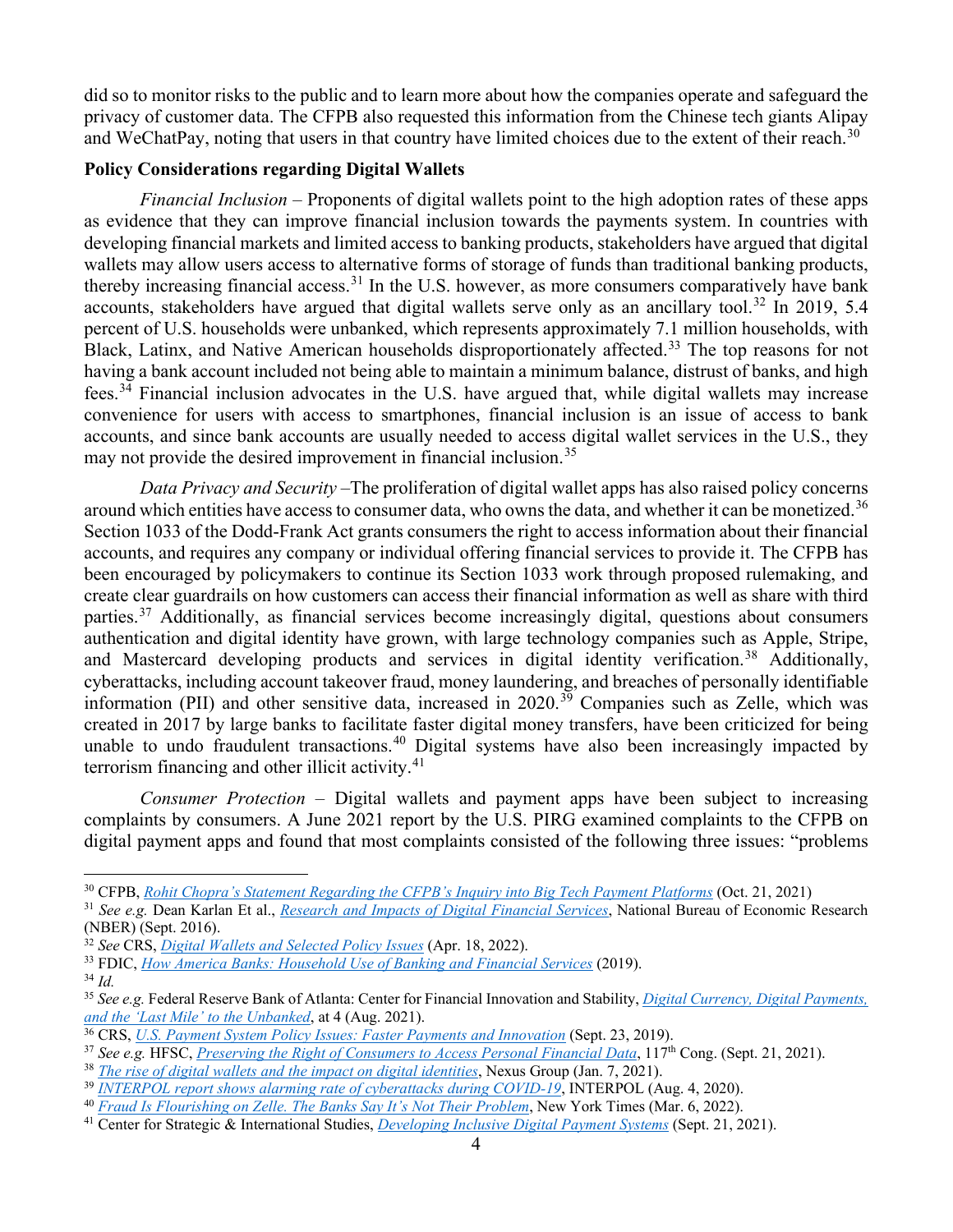managing, opening or closing accounts; problems with fraud or scams; and problems with transactions (including unauthorized transactions)."[42](#page-4-0) Since it started accepting complaints in 2017, the CFPB has received 9,277 complaints related to the 'mobile or digital wallet' category."[43](#page-4-1) In addition to facing problems with fraud, some consumers have complained about losing the balances that they were holding in digital wallets when they face problems with the digital wallet company.<sup>[44](#page-4-2)</sup> An estimated 18 million Americans were defrauded through scams involving digital wallets and p2p apps in 2020.<sup>[45](#page-4-3)</sup>

The CFPB has also sought to clarify the extent to which existing consumer protections obligations cover digital wallets and payments apps. Typical consumer protections provided by Regulation E and Regulation Z, both of which are promulgated by the CFPB, are extended to a consumer that uses a debit card, credit card, or a prepaid card stored on a mobile digital wallet.<sup>[46](#page-4-4)</sup> Recent rulemakings by the CFPB, such as the 2019 prepaid card rule, effectively extended some of the protections to certain digital wallet transactions.[47](#page-4-5) However, in 2019, PayPal sued the CFPB, claiming that "digital wallets should not be subject to the same fee disclosures as prepaid cards because they are inherently different products."<sup>[48](#page-4-6)</sup> In the appeals court, the CFPB argued that the Dodd-Frank Act granted "the authority to dictate the structure, form and content of disclosures used in connection with a wide range of financial products."<sup>[49](#page-4-7)</sup>

Consumers may also not understand that funds kept in digital wallets or by payment apps may not be insured and protected to the same degree as their bank accounts. As funds stored in a wallet may not be considered deposits, they are generally ineligible for deposit insurance. Some wallet providers offer 'pass-through insurance' acting as a custodian by depositing the funds into an FDIC insured bank account.<sup>[50](#page-4-8)</sup> However, as this insurance is not typically offered, stakeholders have questioned whether users recognize their wallet balances may be uninsured, raising systemic risk concerns.<sup>[51](#page-4-9)</sup>

*Concentrations of Economic Power* – Some digital wallet providers have sought to create "Super Apps" that combine typically unrelated financial services including payments, savings, bill payment, direct deposit, shopping, and cryptocurrency services into a single smartphone-enabled platform.<sup>[52](#page-4-10)</sup> This has raised concerns that these digital wallet providers may have unparalleled access to consumer behaviors and data, allowing them to cross-sell to consumers more easily to grow market share, create unhealthy concentrations of economic power, and engage in anti-competitive behavior.<sup>[53](#page-4-11)</sup> Additionally, regarding Digital Asset custodial wallets for stablecoins specifically, federal regulators through the President's Working Group on Financial Markets have suggested the need for greater federal oversight, restrictions on affiliation with commercial entities, and limits on the use of users' transaction data.<sup>[54](#page-4-12)</sup>

<span id="page-4-0"></span><sup>42</sup> U.S. PIRG, *[Virtual Wallets, Real Complaints: How digital payment apps put consumers' cash at risk](https://uspirg.org/sites/pirg/files/reports/VirtualWallets/Virtualwallets_USP_V3.pdf)* (June 2021). <sup>43</sup> *Id.*

<span id="page-4-2"></span><span id="page-4-1"></span><sup>44</sup> *See, e.g.*, *[Woman kicked off Venmo warns other users about keeping a balance](https://www.wmar2news.com/matterformallory/woman-kicked-off-venmo-warns-other-users-about-keeping-a-balance)*, WMAR 2 News (May 18, 2021).

<span id="page-4-3"></span><sup>45</sup>*[Fraud Is Flourishing on Zelle. The Banks Say It's Not Their Problem](https://www.nytimes.com/2022/03/06/business/payments-fraud-zelle-banks.html)*, New York Times (Mar. 6, 2022).

<span id="page-4-4"></span><sup>46</sup> *See* CFPB, 12 CFR Part 1005 - [Electronic Fund Transfers \(Regulation E\)](https://www.consumerfinance.gov/rules-policy/regulations/1005/) (accessed Apr. 13, 2022); *see also* CFPB[, 12 CFR](https://www.consumerfinance.gov/rules-policy/regulations/1026/)  Part 1026 - [Truth in Lending \(Regulation Z\)](https://www.consumerfinance.gov/rules-policy/regulations/1026/) (accessed Apr. 13, 2022).

<span id="page-4-5"></span><sup>&</sup>lt;sup>47</sup> See CFPB, <u>[New protections for prepaid accounts](https://www.consumerfinance.gov/prepaid-rule/)</u> (accessed Apr. 13, 2022).

<span id="page-4-6"></span><sup>48</sup> *[PayPal suit poses broad threat to CFPB authority](https://www.americanbanker.com/payments/news/paypal-suit-poses-broad-threat-to-cfpb-authority)*, American Banker (Mar. 23, 2022).

<span id="page-4-7"></span><sup>49</sup> *Id.*

<span id="page-4-8"></span><sup>50</sup> CRS, *[Digital Wallets and Selected Policy Issues](https://www.crs.gov/reports/pdf/IF12079)* (Apr. 18, 2022); *see also*, for example, PayPal's terms on their pass-through insurance program at PayPal, *[Terms](https://www.paypal.com/myaccount/bundle/terms)* (accessed Apr. 13, 2022).

<span id="page-4-9"></span><sup>51</sup> *See* Adam Levitin, *[Pandora's Digital Box: The Promise And Perils Of Digital Wallets](https://scholarship.law.upenn.edu/cgi/viewcontent.cgi?article=9607&context=penn_law_review)*, University of Pennsylvania Law Review (Jan. 2018).<br><sup>52</sup> *[PayPal launches its 'super app' combining payments, savings, bill pay, crypto, shopping and more](https://techcrunch.com/2021/09/21/paypal-launches-its-super-app-combining-payments-savings-bill-pay-crypto-shopping-and-more/), TechCrunch (Sept. 21,* 

<span id="page-4-10"></span><sup>2021).</sup>

<span id="page-4-11"></span><sup>53</sup> *See e.g., [PayPal's new features help offset economic headwinds](https://www.americanbanker.com/payments/news/paypals-new-super-app-helps-offset-economic-headwinds)*, American Banker (Feb. 2, 2022).

<span id="page-4-12"></span><sup>54</sup> President's Working Group on Financial Markets, FDIC, and OCC, [Report on Stablecoins](https://financialservices.house.gov/uploadedfiles/hhrg-117-ba00-20220208-sd002.pdf) (Nov. 2021).